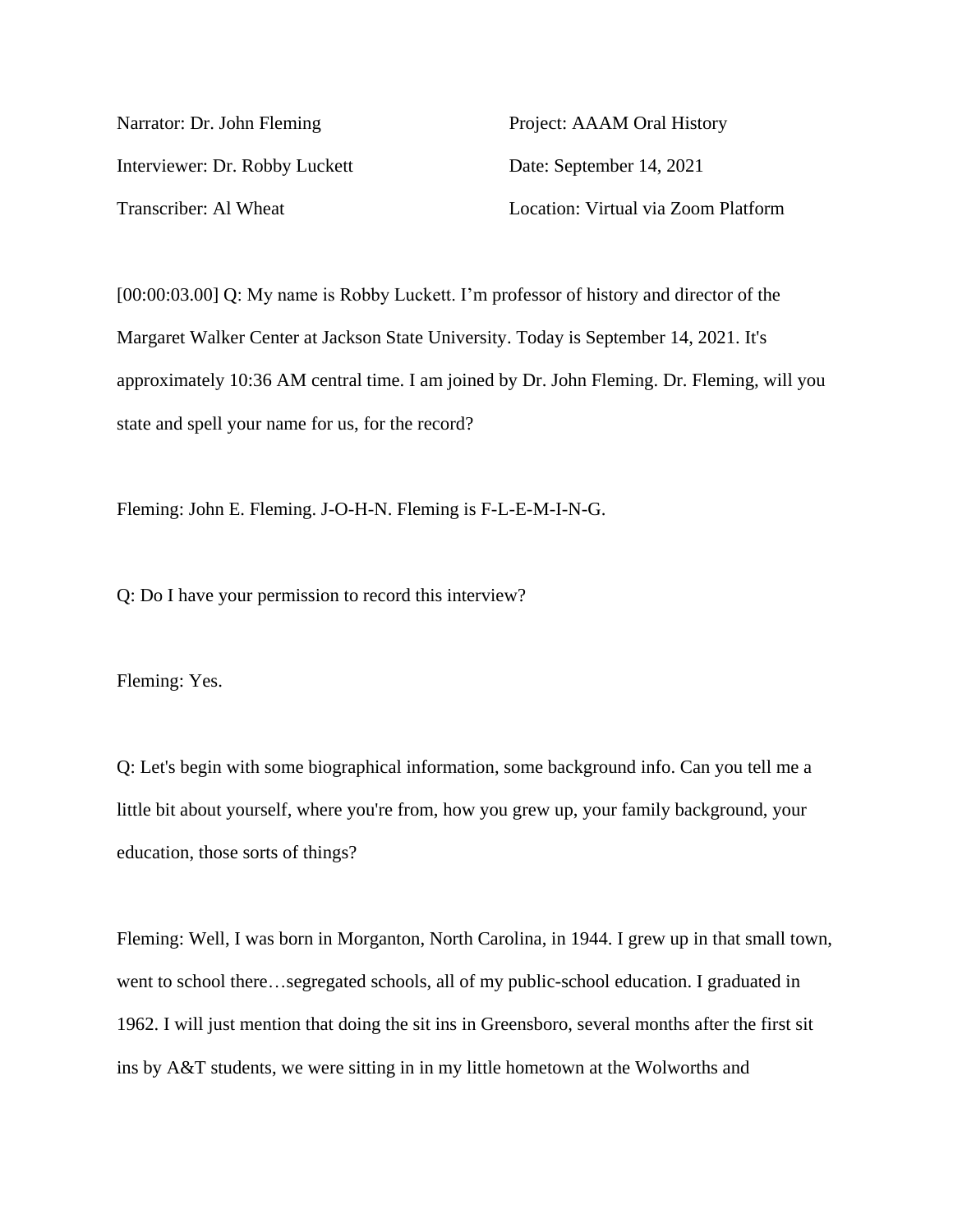successfully integrated the public accommodations in the town, the school itself was not integrated until 1965. By that time, I was at Berea College in Kentucky. I received my BA degree from Berea and started graduate school at the University of Kentucky and completed my graduate education at Howard University in Washington, DC, 1974.

Q: And what was your graduate schoolwork in?

Fleming: I majored in history. I concentrated in slavery and the Reconstruction eras. I had a minor in African history, I had gone to the Peace Corps two years…let's see, from 1967 to '69, and got very much interested in African history, which is why I had an African history minor.

Q: Were you in Africa during the Peace Corps?

Fleming: Yes, I was in Malawi, southeastern part of the country bordered by Southern Rhodesia and Mozambique. Malawi had just received its independence in 1964 and I arrived as a part of our agricultural group, first one to be in Malawi, in 1967.

Q: You mentioned 1961, the sit-in movement that North Carolina A and T students, and really your college years, and even into the Peace Corps, you're kind of coming of age at the height of the Civil Rights Movement. I'm wondering how the Civil Rights Movement informed your kind of professional choices in your career?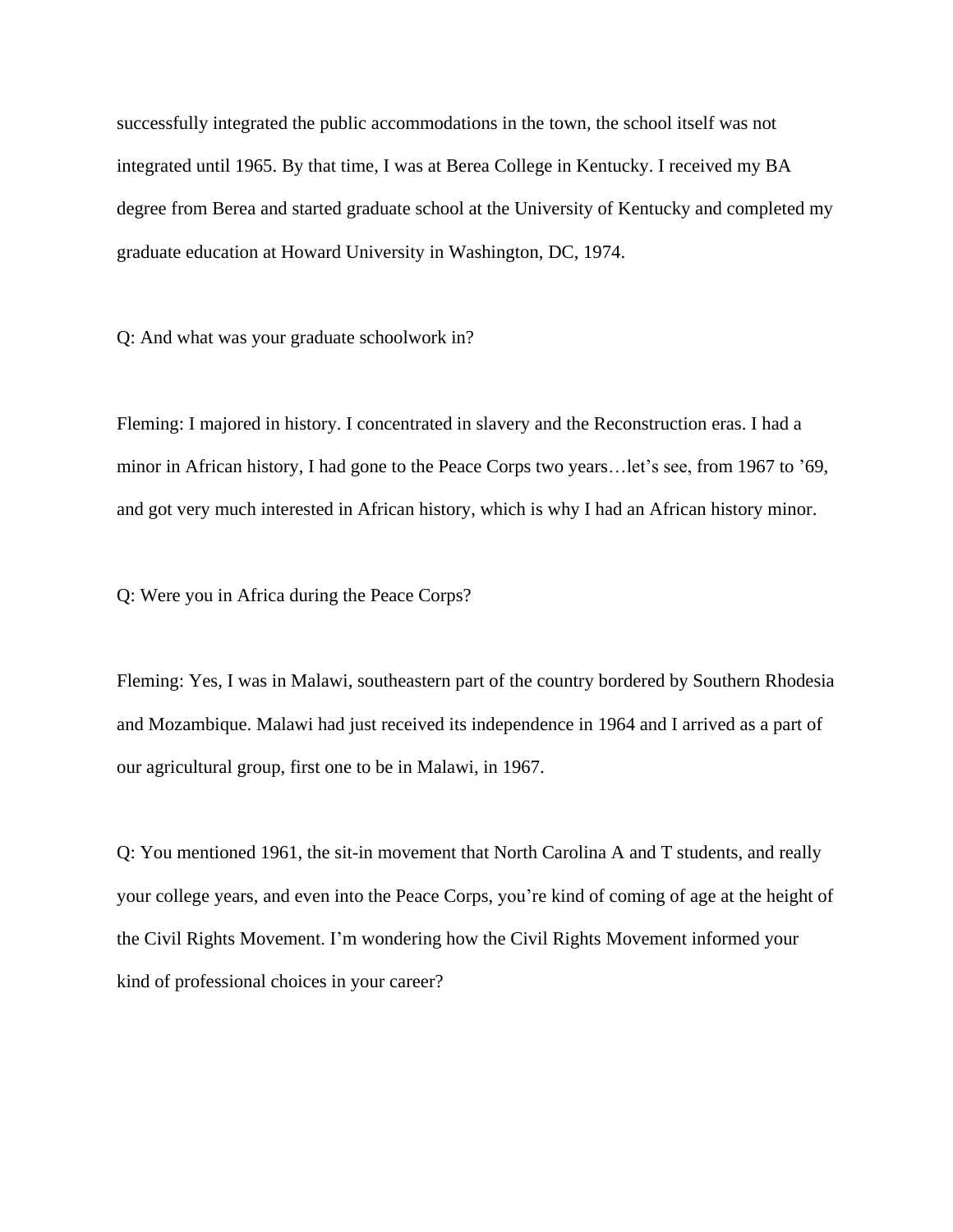Fleming: It had a direct impact. When I got to Kentucky, one of the things that we discovered was that there was a block of stores connected to Boone Tavern Hotel that did not cater to African Americans, Black students; and the bus station had a restaurant, and there were several of the restaurants, and it was not long after arriving on campus that we were demonstrating. We felt like the least the college could do was - because they were renting the space - was to insist that they served all students; all people, especially the students. While at Berea, we organized a busload, plus four or five station wagons, of kids to go down to participate in the March from Selma to Montgomery. That was a very enlightening experience. I then became more active in Kentucky politics. We organize a march on Frankfurt supporting the effort to pass a public accommodation law. When I graduated from Berea, I got a call from the director of the Kentucky Human Rights Commission asking me if I was interested in working for him, and I didn't have a job at the time, I graduated a semester early and really didn't plan for my future very well, so when I got the offer I went to Frankfurt, worked for the Commission until I went in the Peace Corps in '67. I got to know people like John Lewis and Roy Ennis and other members of CORE and NAACP, so it did have an impact on my life. I was the highest ranking non-white person in the southern region of Malawi. My job was as an extension aids officer for the Ministry of Agriculture, so I had a lot of conflicts with expatriates, especially those from Rhodesia and South Africa. I really had a problem with being an African country and then still having to deal with racism. So yes, I think the Civil Rights movement had a direct impact on my life. When I came back, I worked for Marion Barry, who was one of the organizers of SNCC, he had started a jobs program for the hardcore unemployed. Then I worked for the U.S. Civil Rights Commission, so you could see the pattern that I had established from the early '60s, to the mid- '70s.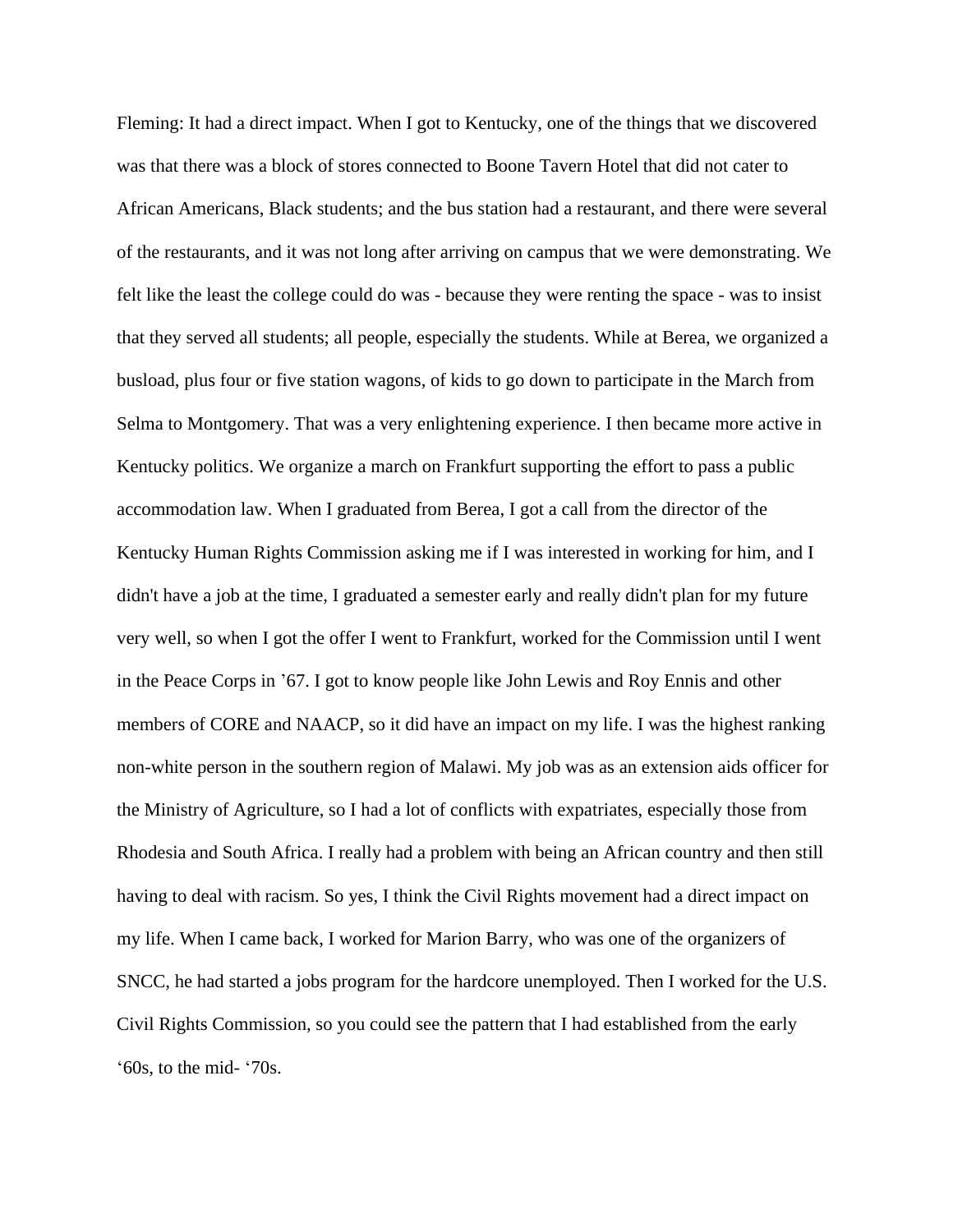[00:07:27.00] Q: So you come back from the Peace Corps to work with Marion Barry and the U.S. Civil Rights Commission. I'm guessing that work was based out of Washington, D.C., and what was that work?

Fleming: Yes, the Youth Pride Incorporated was started by Marion Barry and several other of his former colleagues from SNCC, and what they wanted to do was to develop a jobs training program for the hardcore unemployed, those people who had been to prison who were exaddicts, even people who were still on drugs, they put them on methadone, and we had seven levels of training from entry level, that began by teaching people how to get up and go to work on time, to developing management skills. The Pride Incorporated had several businesses including service stations, and we trained people how to operate a service station and to do management of the same. We were there in the midst of the 1970 riots in DC. Pride Incorporated was located at  $16<sup>th</sup>$  and U Street, and the riots were in the 14th Street corridor, so we were right in the midst of those rights that occurred at the time. And then my involvement with the U.S. Civil Rights Commission, I was a program officer, and I was responsible for federal evaluation. I was in the federal evaluation section, and I handled complaints dealing with the military Selective Services and the Veterans Administration and the Pentagon. I was just thinking about the day, looking at the program from 9-11 at the Pentagon, how things have changed. When I would go to the Pentagon to work with the equal opportunity officer, who was next door to the Secretary of Defense, I would go in with a white guy, I had a big afro, and the white guy - my supervisor - we went through the metal detectors and with no problems, but I was always stopped and given an extra search, but even then that was just a [unknown] of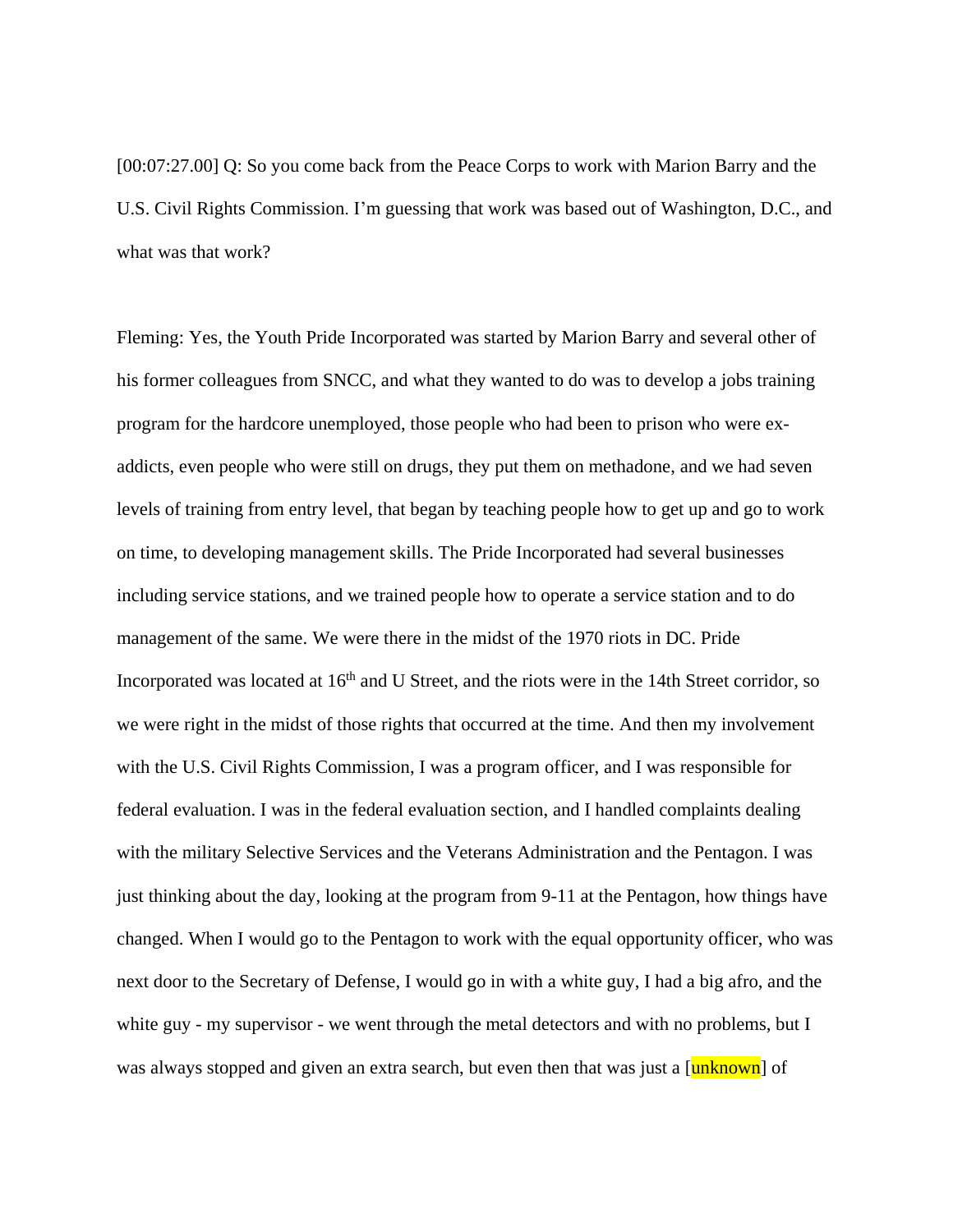security, considering what they have today. The other part of my job consisted of looking at how federal agencies enforced the civil rights legislation, and so we did annual reports and studies that were commissioned by the Commission and they were released as public documents, and I did that for about a year and a half before starting graduate school.

Q: So from there, you went into graduate school at Howard, correct?

Fleming: M'hmm.

Q: And what were you studying at Howard? Was that also history?

Fleming: Yes. I was a history major at Berea College, and I studied history all through the PhD program. It's interesting that back in the turn of the century, Carter G. Woodson, the founder of the Association for the Study of African American Life and History, was a graduate of Berea and I was the second African American to major in history at Berea. There were 60 years difference between when Carter G. Woodson was there and graduated than when I was there and graduated. I initially was going to study at the University of Chicago under John Hope Franklin or even considered C. Vann Woodward at Yale but I decided that, coming from Africa and having been away from the Civil Rights Movement for several years, I wanted to be in the thick of things, so I decided to move to D.C., which at that time was 70% African American and wanted to go to a majority African American school and Rayford Logan was still on the faculty so that was a good choice for me because I became his research assistant and worked with him on several publications, including the *Dictionary of American Negro Biography*.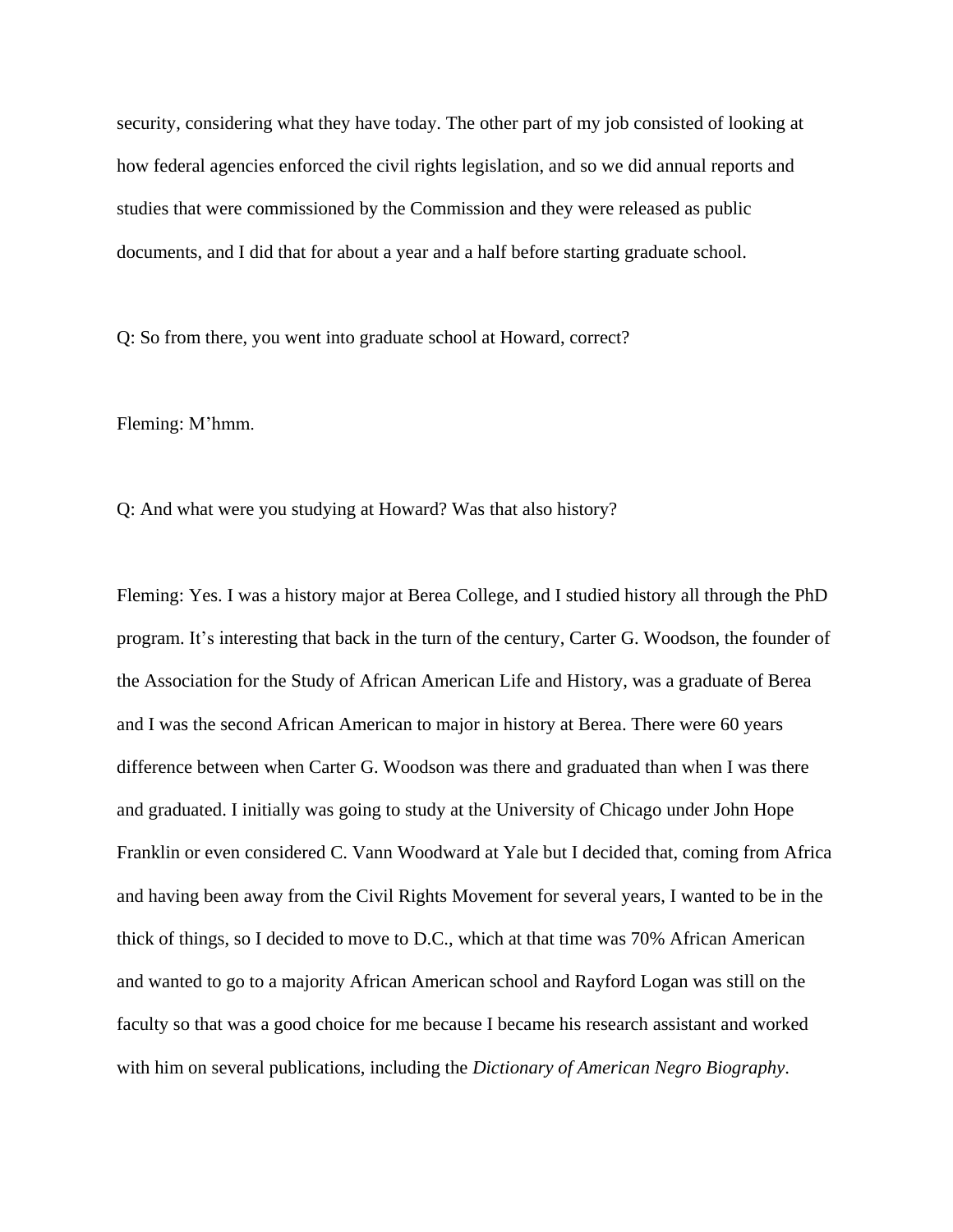Q: What was your career path upon leaving graduate school at Howard?

Fleming: Well, the Ford Foundation had just awarded Howard…well, when I started graduate school, it provided a number of fellowships for graduate students to get their PhDs and in my class was James Early, who had a distinguished career at the Smithsonian, and Bernice Reagan, among others. And so after I completed my doctorate, Ford had funded a research institute - the Institute for the Study of Educational Policy - and it was located on Dumbarton campus off of Connecticut Avenue, and I was employed there for five and a half years as a senior fellow and I was the senior fellow in history. I wrote several books; one, *The Lengthening Shadow of Slavery*, which was the history of African American efforts to obtain an education, and then the second was a major report called "The Case for Affirmative Action for Blacks in Higher Education." One evening after a board meeting, the president of Central State University and I were talking and he was telling me about the Ohio Historical Society wanting, or being charged with, developing an African American museum and asked me if I was interested and I told him, yes, I was, and he picked my resume and I didn't hear anything for a year and then I got an invitation, in the spring of 1980, to come out for an interview, and I was interviewed and offered the job at the end of the day, which is how I got into museum work.

[00:15:34.00] Q: Well, you just prefigured my next question, what was it that led you to that. So what was that job title and description, what were you doing when you came into the museum field?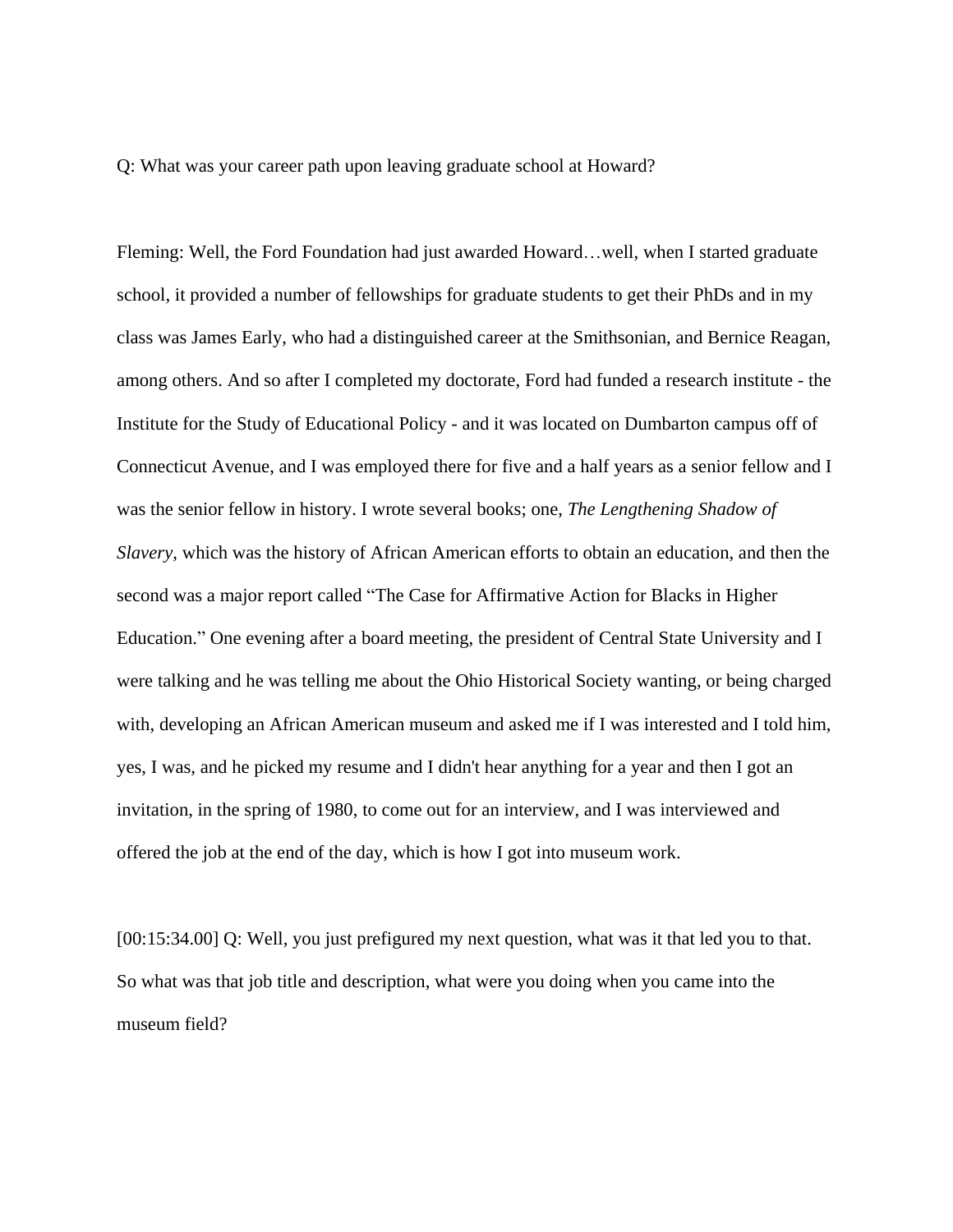Fleming: I was director of the project; it was supposed to be a national federal state partnership to develop the National Afro American Museum and Cultural Center to be located at Wilberforce. The state had purchased the old campus as the site, but before it's built a new campus after the 1974 tornado. So the state purchased the old site, we had three buildings on campus and we eventually built a new building. I worked out of the Ohio Historical Society for the first six or seven years until the museum was open. I did not have a background in museum work, but the society felt like if they could hire a person who had a good background in African American history, then I could basically learn on the job, which is how most people entered the field. The whole notion of a museum studies program is very recent, and so people had their academic qualifications and then learned on the job, and so I think it was a good experience for me, because I started off with a research assistant and one secretary and we ended up doing everything from education programs to working with architects, exhibit designers, and even cleaning the office, emptying trash cans, so that's nothing that a person hired in the museum field today that I haven't done, in terms of the variety of work that has been involved in my early career. But I've been a museum director all of my life and have had opportunity to develop several museums around the country, so I feel very fortunate from that perspective.

Q: Well, I do want to talk about those experiences opening museums around the country, especially the one here in Jackson, the Mississippi Civil Rights Museum, but I would like to know what the experience was like opening that first museum in Wilberforce. What was it like to do that work then?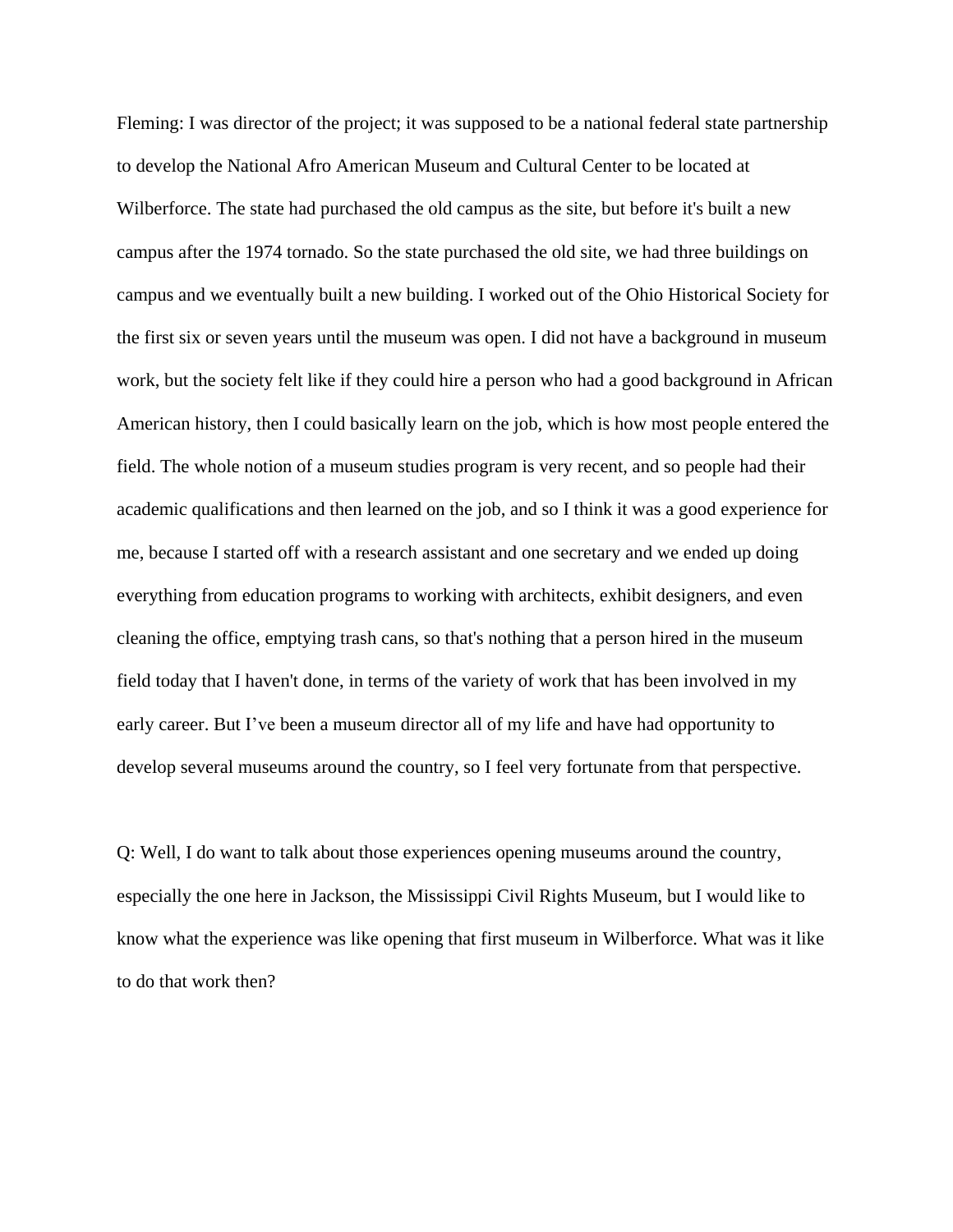Fleming: Well, I would say that it was pioneering work. By the 1960s, there were only a handful of Black museums around the country: Hampton, the DuSable Museum in Chicago, the Afro American Museum in Detroit, those were the early ones, and then came the studio museum, Anacostia. So by the 1970s, there were probably two or three dozen museums, enough to start the Association of African American Museums, or the African American Museum Association, which was the name at that time. So we all were new to the field, none of us had worked in museums; there was Rowena Stewart, who came out of Connecticut, Barry Gaither in Massachusetts, John Kennard at the Anacostia Museum, and so we did a lot of talking, communicating, and supporting each other and advising each other. I had the resources of the Ohio Historical Society and it's interesting that, in looking back and reflecting on that time period, they had a lot of resources, but they never really came forward to say "do this, this, and this." If I needed and knew what to ask for, then I got what I needed, but I had to ask for it. And, for example, I didn't know anything about script writing…I thought that do a major research project and develop a storyline for the museum and that would be the script that designers could use. And so after working for several years developing the storyline, I said okay I've finished the script and only to be informed that that was not a script and at that point they gave me a sample of what a script looked like, which they could have done at the beginning, but they didn't do. But it was a trial and error, we were developing a national museum basically on state money. Congress had authorized a national museum at Wilberforce and set up a commission, but never really funded the Commission that operated for a couple of years, and then sort of went defunct, never issued a report because there were certain members on the commission that did not feel like there should be a national museum located at Wilberforce or in Ohio for that matter, many thought it ought to be in Washington. But we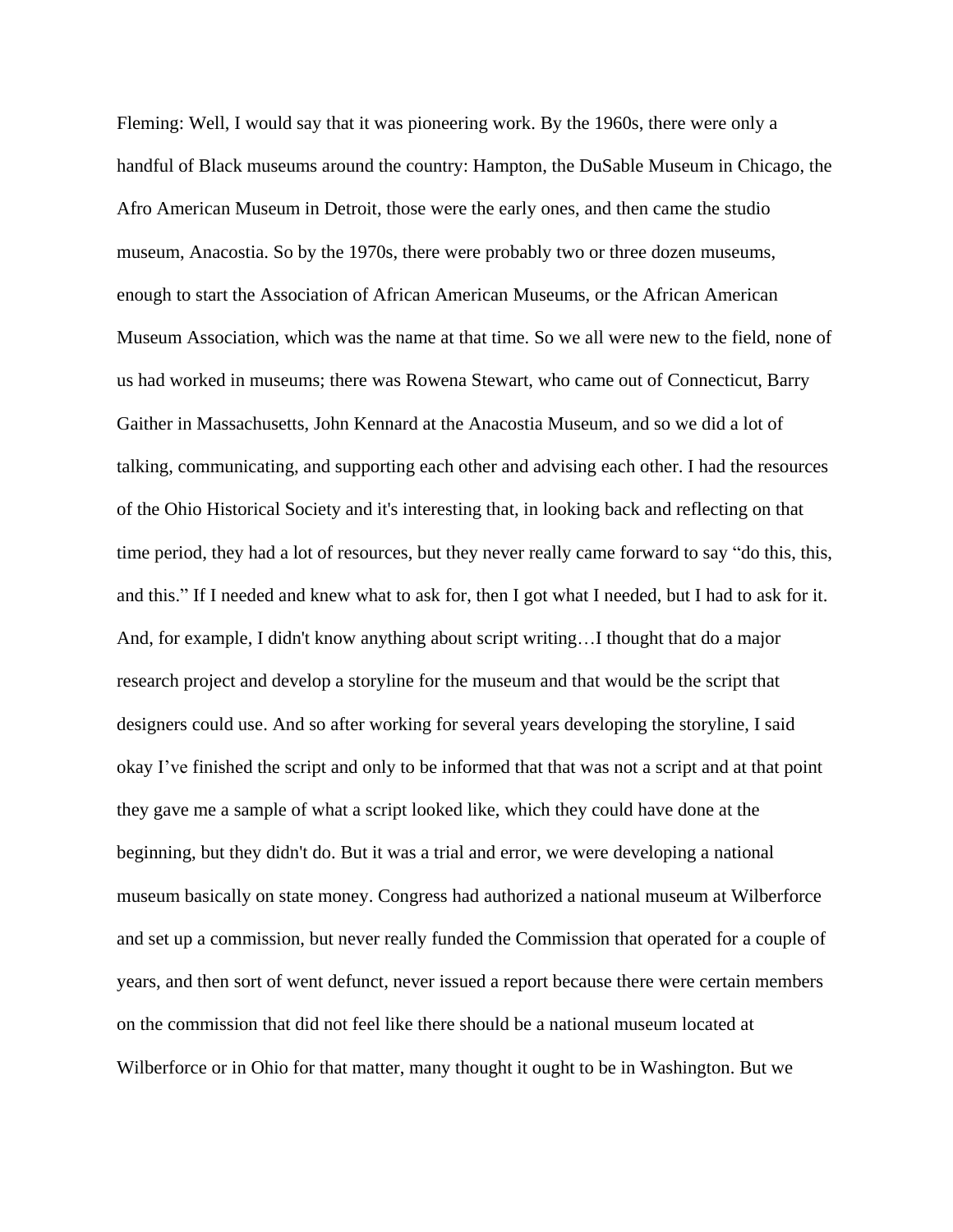proceeded and we developed a national collection of artifacts that allowed us to do our first exhibit called "From Victory to Freedom: African American Life in the 1950s" and we thought that was an important decade to deal with because it was a transition period from the post-war 1940s to the pre-Black Power movement in the 1960s, and so we really took a close look at what life was like for Black people during that transition period in which the families were more or less intact, Black institutions like the church and the schools were still intact, and they played a very important role in the African American community, especially in the Civil Rights Movement, so I thought that was a significant exhibit and was our opening exhibit. The President of Senegal and the Governor of Ohio participated in the groundbreaking and then we had the opening in the fall of 1988 and museum has been open ever since then and I spent nineteen years working at Wilberforce before I'm being invited to become director of the National Underground Railroad Freedom Center in Cincinnati, and I worked on that project, planning and getting it underway, before becoming the director of the Cincinnati Museum Center, in charge of the natural history and children's museum, as well as their science program and library and education program. That was, I think, my most demanding job because there was so many varied operations that I had to deal with, but it was challenging and interesting and I continued that position until 2007 and I called myself retiring and working on the "America I Am: the African American Experience," which was a 12,000 square foot traveling exhibition that opened at the National Constitution Center in Philadelphia, and then traveled for two years. And while that project was still underway, I became the director for the International African American Museum in Charleston and worked on that project. Completed most of the planning for it until we ran out of money, and they mothballed the project until the mayor eventually raised \$100 million, and the project is now scheduled to open next year. But I went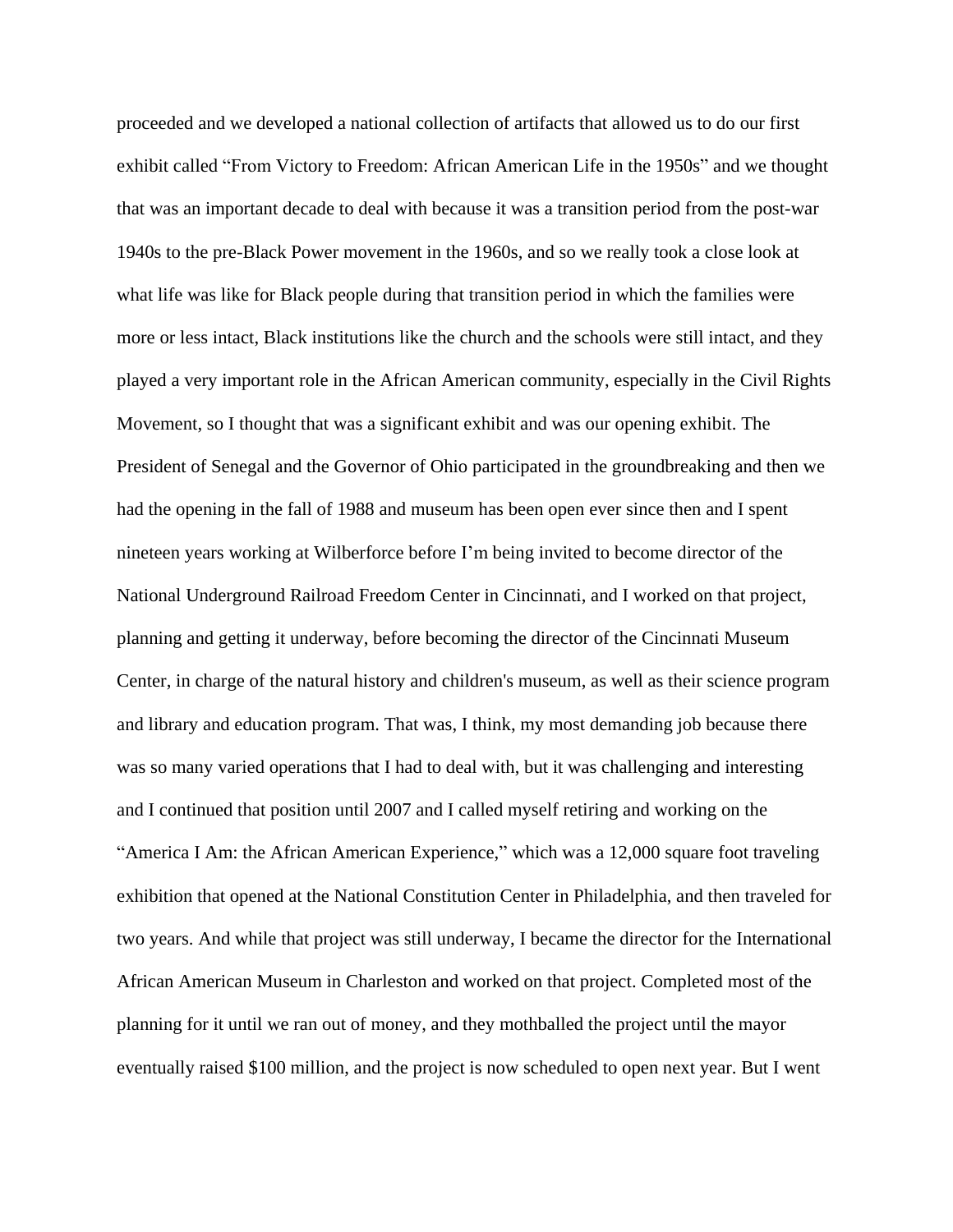from there in 2011 to the Mississippi Civil Rights Museum in Jackson. I thought that, up until that time, that was the most important project that I have ever worked on, because of the significance of the content. The team that we put together met with the Black Caucus of the legislature and the member of the Supreme Court, African American member, and our marching orders was very simple, it was to tell the truth, and there were no other stipulations that we had and I thought that was very significant, because I think that we were able to tell a true and accurate story as to what happened in Mississippi. It was a very difficult project that I worked on, because we were talking to people who had experienced some pretty bad atrocities over time, and so I just had to learn to deal with it as an intellectual project, as opposed to dealing with it as an African American researching and writing about some of these horrendous experiences that people had. And I think that the museum was very successful and it continues to be successful and from there, I went on to become the director for the National Museum of African American Music in Nashville. I thought that project might take four, at the most, five years; it took seven. We had our grand opening in June of this year. It's turned out to be more than a music museum, it is a history museum with a music theme, and what we did was to look at five genres of music and to show the historical context for the development of this music and it has seventeen interactives and seven films, so it is also entertaining. People get an education whether they realize it or not just going through the museum, and I think they find it to be a very enjoyable experience while learning a lot about African American history. And that project, I think, it's turned out to be successful and I'm very proud of the work that I've done there, but it is a different project from the Mississippi Civil Rights Museum and if I had to rate the most significant museum that I've worked on, I would say it was the Mississippi Civil Rights Museum.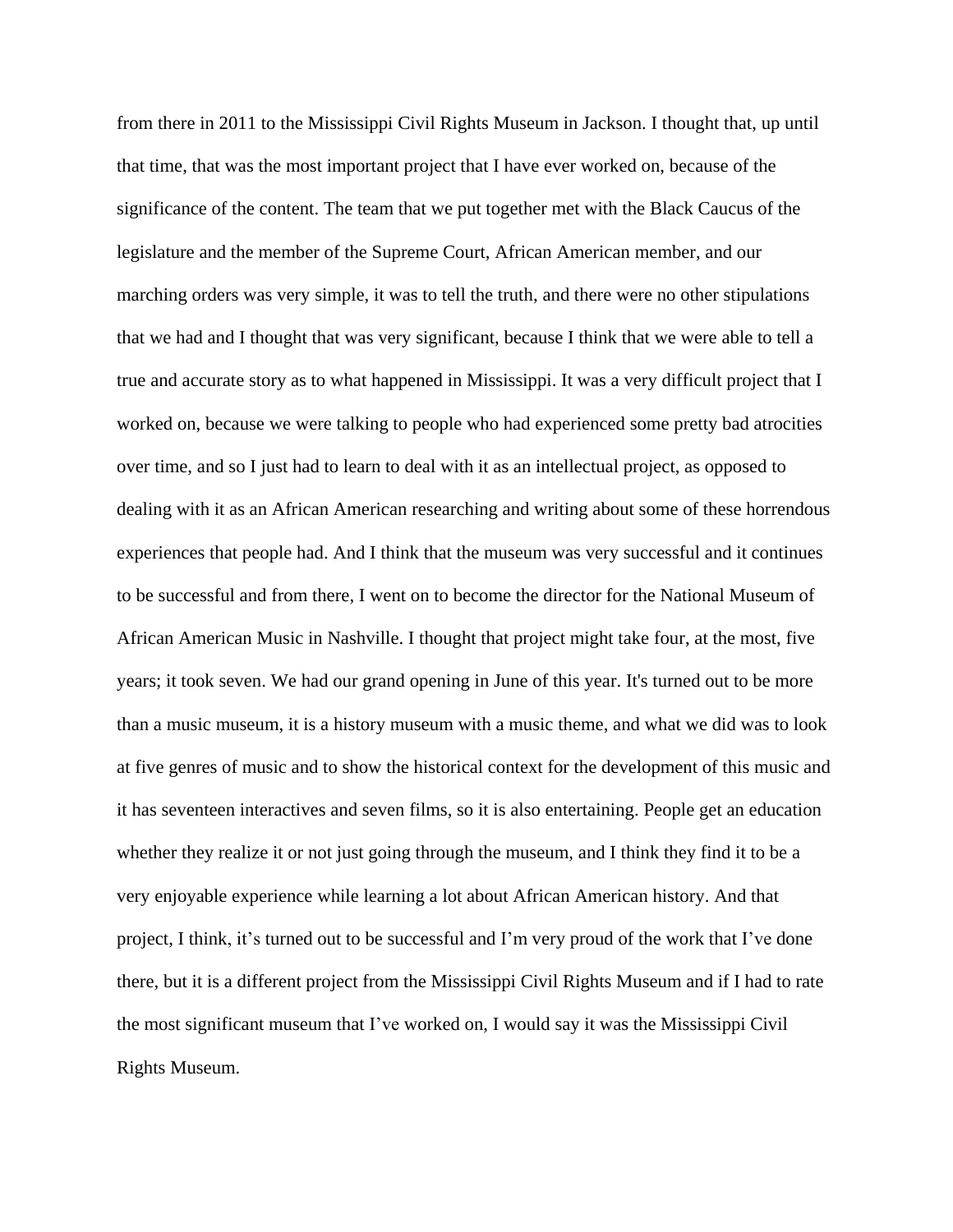[00:28:45.00] Q: You talked about the mandate that you had with the Mississippi Civil Rights Museum to tell the truth and you've been at museums where you've told stories and narratives that are laden with historical trauma for people, you mentioned kind of the emotional reaction people have to telling these stories. I'm wondering what your philosophy is in terms of approaching that kind of work, those kinds of complicated topics, a lot of us in this museum field, particularly Black museums are faced with telling those kinds of stories and interpreting them, how do you do that work and what's your philosophy there?

Fleming: Well, I guess my guiding philosophy is to tell as accurate story as possible, no matter where it leads you. When we were looking at the materials from the Sovereignty Commission, and I really have to give the state of Mississippi credit for opening up that archives, not just for us but for the general public, because it really shows just how much effort the state put in to keeping Mississippi segregated and the extent individuals would go to. So, we didn't really have to interpret that history, we allowed the evidence to tell the story, which I think is much more effective. But we also ran across a number of letters from African Americans in Mississippi who had volunteered to serve as spies for the commission and so I guess we were thinking…well, some people raised the question, do we want to portray these people, some of whom were still living, in an accurate and honest way, and to me that was no choice. People made decisions about things that they would do and I think that they had to live with it and live with the consequences and so we showed the heroes and the villains, no matter whether they were Black or white. I think that the overall theme for the exhibit was "This Little Light of Mine" and we struggled to find efforts, especially in the '40s and early '50s, of people wanting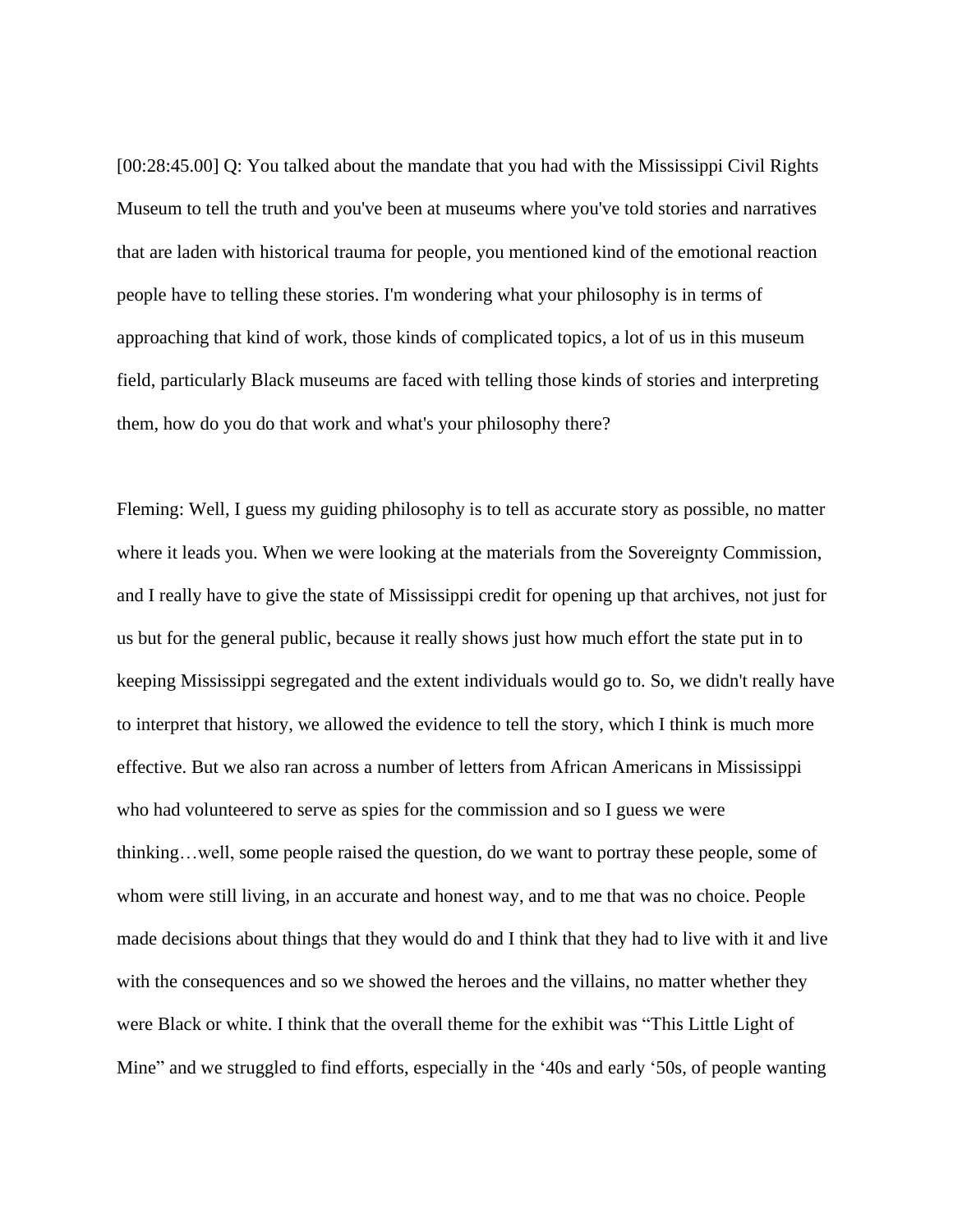to let their light shine, and we thought it was important to show that there were whites who were against segregation and who were in favor of integration, but they were few and far between until you get into the late '50s and early '60s, as you know, and then people were a little more willing to be cooperative. But the state had put together a system that repressed any efforts to break the color line, colored areas, and I think that we're all faced with choices…when I was working on the Underground Railroad Freedom Center and we were looking at the slave trade in Africa and we had to tell an accurate story of the role that Africans themselves played in in the slave trade, that if Africans had not been an integral part of the slave trade, then it would not have been as massive as it turned out to be. So yeah, there are always choices, and I think that it is incumbent upon historians and museum curators to tell the truth, no matter where it lands. Back in the summer, I was asked to give a keynote address for the 234<sup>th</sup> anniversary of the Northwest Ordinance in Marietta, Ohio, and I knew that they wanted this to be a celebration, and wanted to celebrate the fact that slavery was barred from the Northwest territory, but there were too many things going on in the country relating to Black Lives Matter movement, not wanting to teach an accurate history in public school systems, the critical race theory was being denounced, so my presentation basically was yes, the founding documents were ideals that were established by the founding fathers, but it's taken us 200 and some years to try to fulfill those ideals and that it has not been a steady course. One of moving forward ahead, it has been taking steps forward and maybe sometimes two steps backwards, and certainly we're going through a period now, with voter suppression and the like where we're not fulfilling those ideals that were established by the founding fathers. So, I think that was sort of the gist of what I had to say, in spite of the fact that I was speaking in a county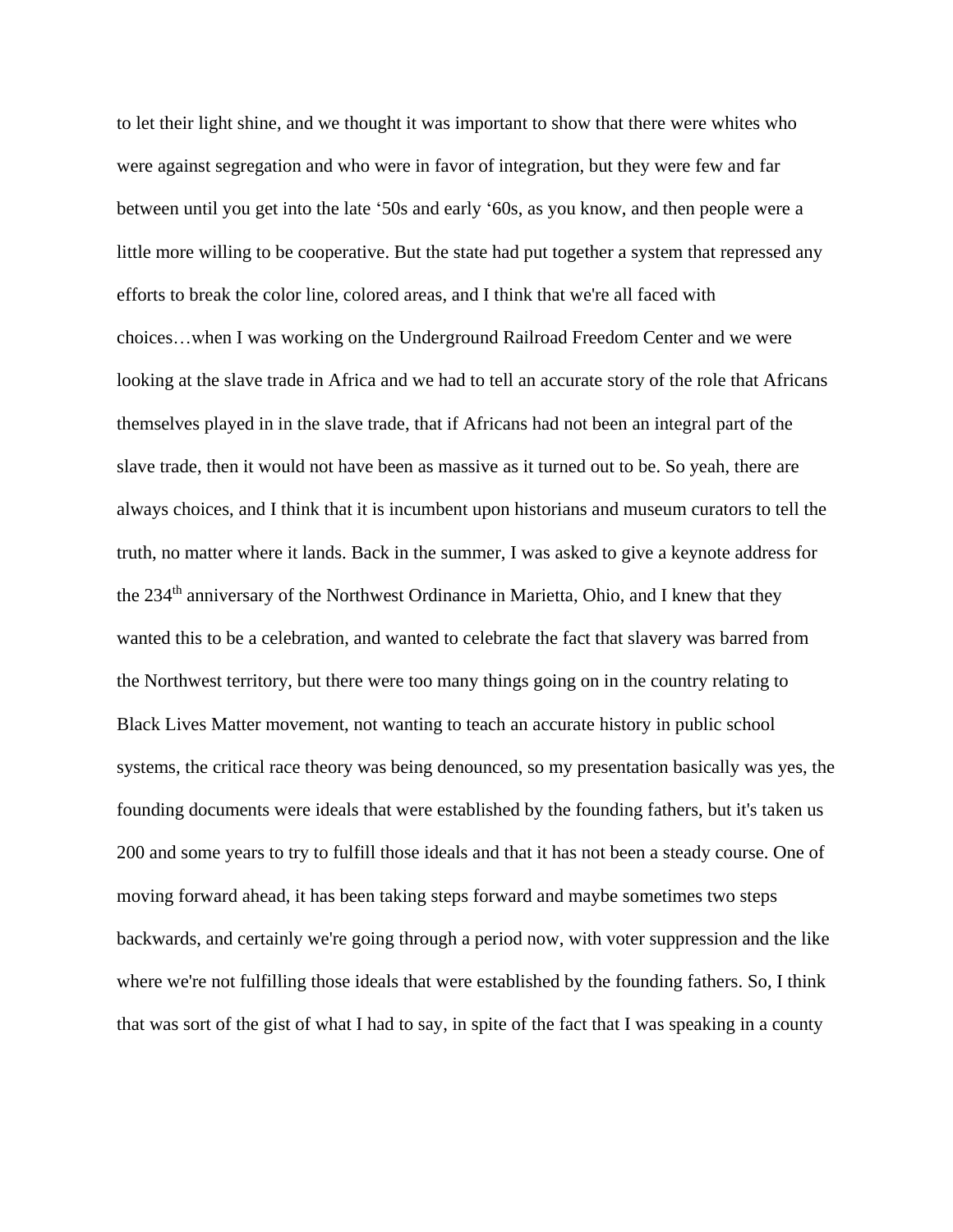that voted 78% for Trump. So, the fact that no one in the audience got up and walked out, I felt like the presentation was successful.

[00:35:46.00] Q: Well, along those lines, I wonder if you could describe resistance you've met in telling those stories from both sides, from both kind of conservative, as well as kind of more progressive corners, from whites, from Blacks. There were a lot of people who doubted that the state of Mississippi could build a Civil Rights museum that told the truth. So I figured you have some experience in dealing with the resistance to telling these stories.

Fleming: I think that there were two types of resistance…and I also worked on the Birmingham Civil Rights Institute, and one of the things that I told those people, as well as the staff in Mississippi, was that it was very important to document the role that whites played during this period and that, to the extent possible, you know, they should develop an oral history program, to the extent that people were willing to be interviewed, and of course now people who fought against integration and may have been members of the Klan or some other groups, are reluctant to come forward, but that is a part of our history, and I think that we have to understand what motivated these people and what they believed in and why. So that was, to me, just as important as documenting those who were actively involved in the Civil Rights Movement. So, I would say that there has been resistance on the part of whites who actively opposed integration but that shouldn't stop people from trying to document those stories, and I think the Sovereignty Commission records are written record of actions taken, so Mississippi, in one sense, has a heads up on a state like Alabama, where those documents are not available, or at least have not appeared to be available. The reluctance of African Americans in Mississippi to this project was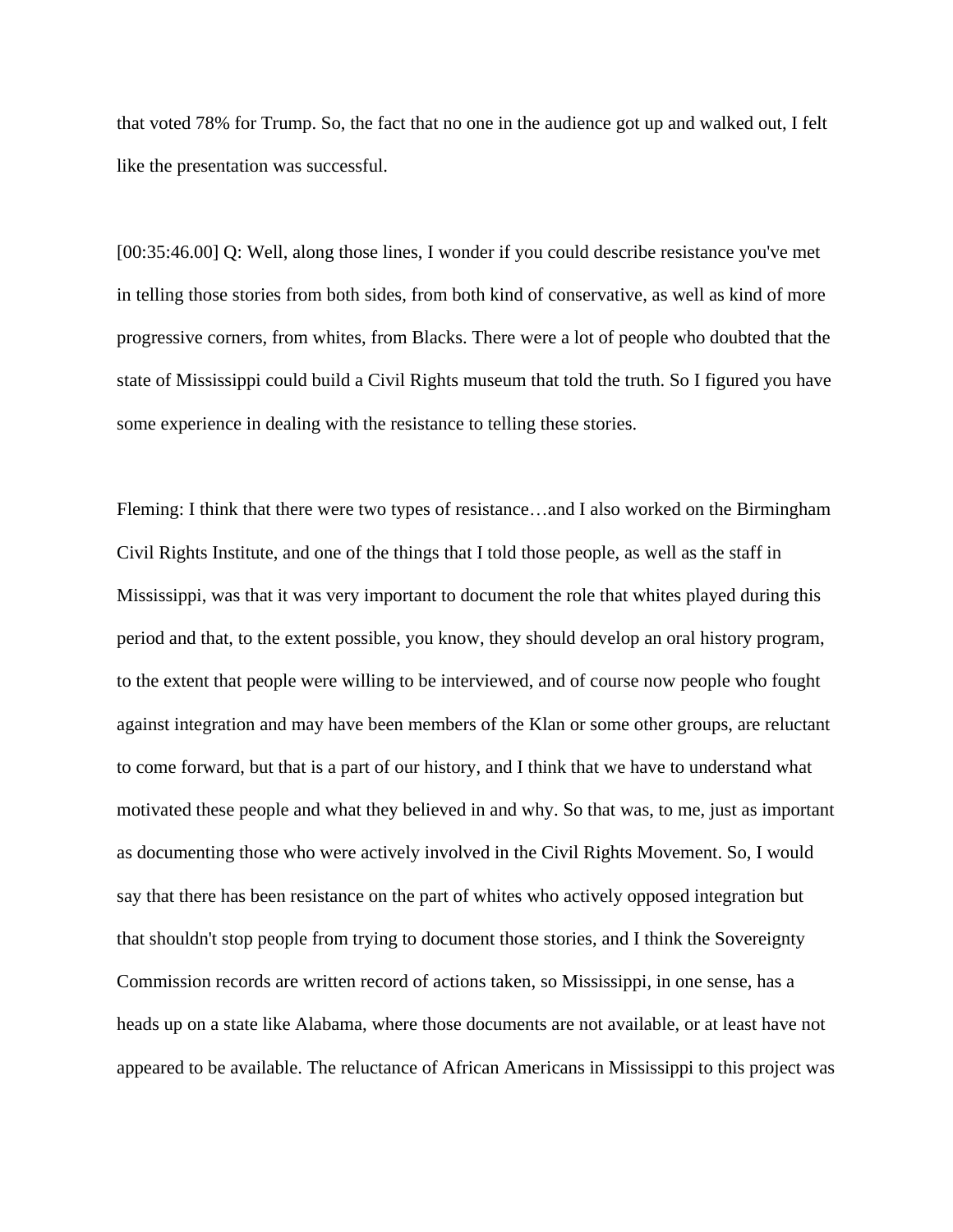extremely high. You mentioned that many people felt like the state of Mississippi - and this was a state project - could not, or would not, tell a true and accurate story, and they were reluctant. We interviewed people from northern Mississippi all the way down to Biloxi, and many of these people were what were called foot soldiers, had been actively involved, and initially they were reluctant to be interviewed. There were a number of white members of our team during the interviews, and these people had to be convinced that we were going to tell a true and accurate story, and even when they were willing to be interviewed, many were reluctant to come forward with artifacts. Why entrust a state that had suppressed you with some of the most valuable things in your possession? So up until almost the very opening of the museum, we were still searching for artifacts and slowly they did come forward, and the good thing is that once the museum opened and people had a chance to see it, then they became true believers that this has turned out to be a good project, and I'm assuming that many more artifacts have come forward than we were able to receive initially. The other positive thing, I think, was putting this together as a joint museum, the Two Mississippi Museums, and redoing the old state museum. I remember being in Mississippi in Jackson for the Farish Street conservation-restoration project and going by the state museum and seeing first graders run out of the museum carrying Confederate flags and I said how sad it is that little Black children don't understand the significance of the flag, and I did go through the museum at the time, and it did not tell an accurate picture, or a comprehensive picture, of Mississippi, and when museum was redone, I was very pleased with the way that the museum has incorporated all of the stories of Mississippi. So, taken together, I think those two museums are a an excellent source for learning about the history of Mississippi, learning about a true history of Mississippi.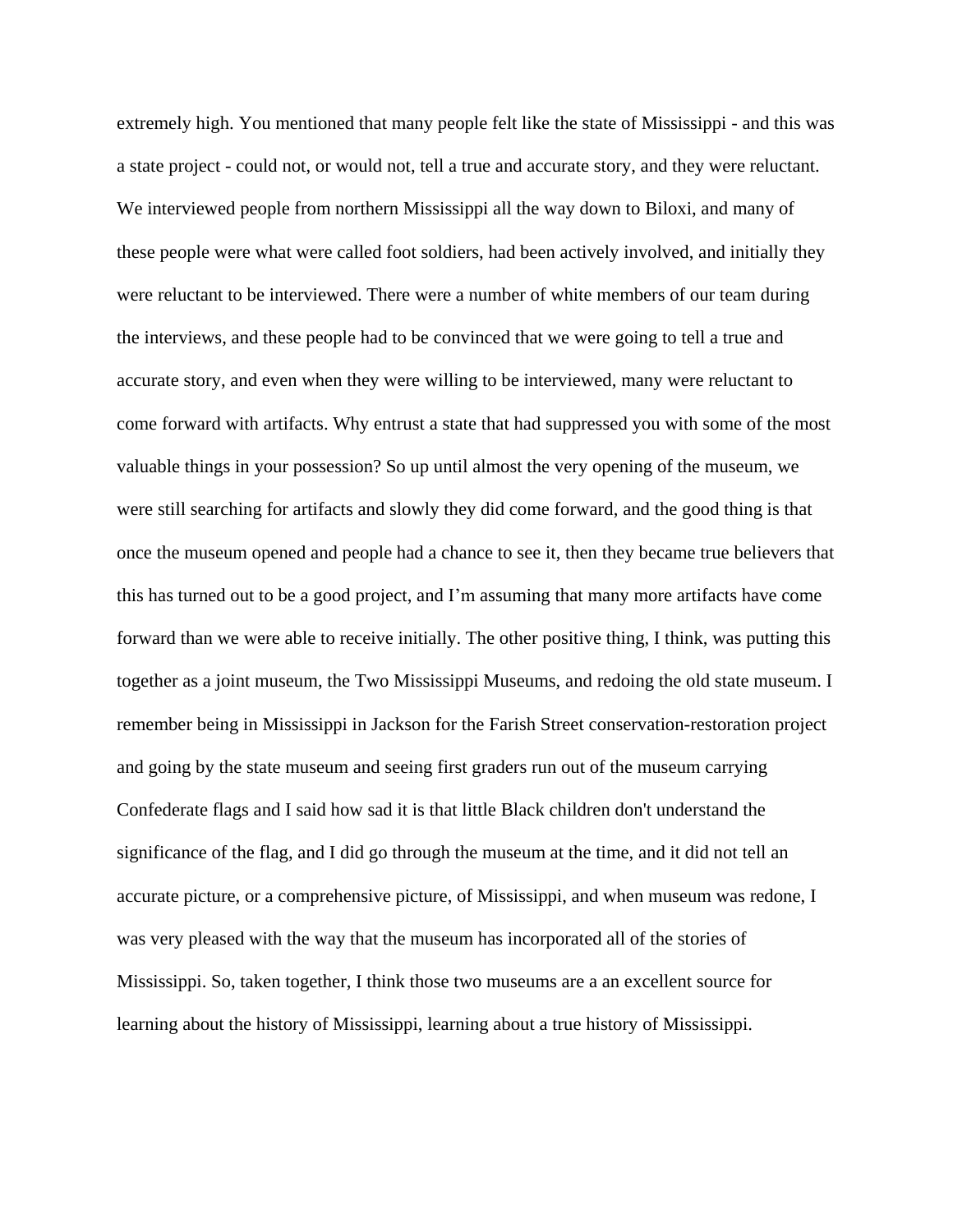Q: Shifting gears a little bit, what are you doing these days?

Fleming: Just before we started the zoom call, I was working editing the first draft of my Peace Corps memoir that I had finished the first draft about a couple of weeks ago, and I'm now doing the editing. So, I have that, which I hope to get published either the end of the year or early next year. I'm working with the board of the Museum for the Peace Corps Experience plan for Washington D.C., and I'm still active on the board of the American Association with State and Local History, I'm the immediate past chair, and that has been taking a lot of time, as well as serving on the board of Berea College in Kentucky. Those are some major projects I'm currently working on. And I hope to get around, one day, to doing more research and writing about my museum experience. I did a fairly large article for the *Public Historian* some couple of years ago, and I would like to expand on that to make it a little more comprehensive, and then I do projects from time to time as I'm called upon.

Q: I'm wondering, over the course of your career, what are some of the biggest changes you've seen in how the museum field has evolved? Of course, we now have the experience of being in a post-COVID world, which is forced some major evolution in a short period of time, but what are some of the biggest changes you've seen in the evolution of museum work?

Fleming: I think moving from a few dozen museums to…I heard that they're around 400 African American museums and historic sites and around the country; that's a tremendous number. Seeing the new National Museum of African American History and Culture in Washington open; seeing significant museums, like the Mississippi Civil Rights Museum, the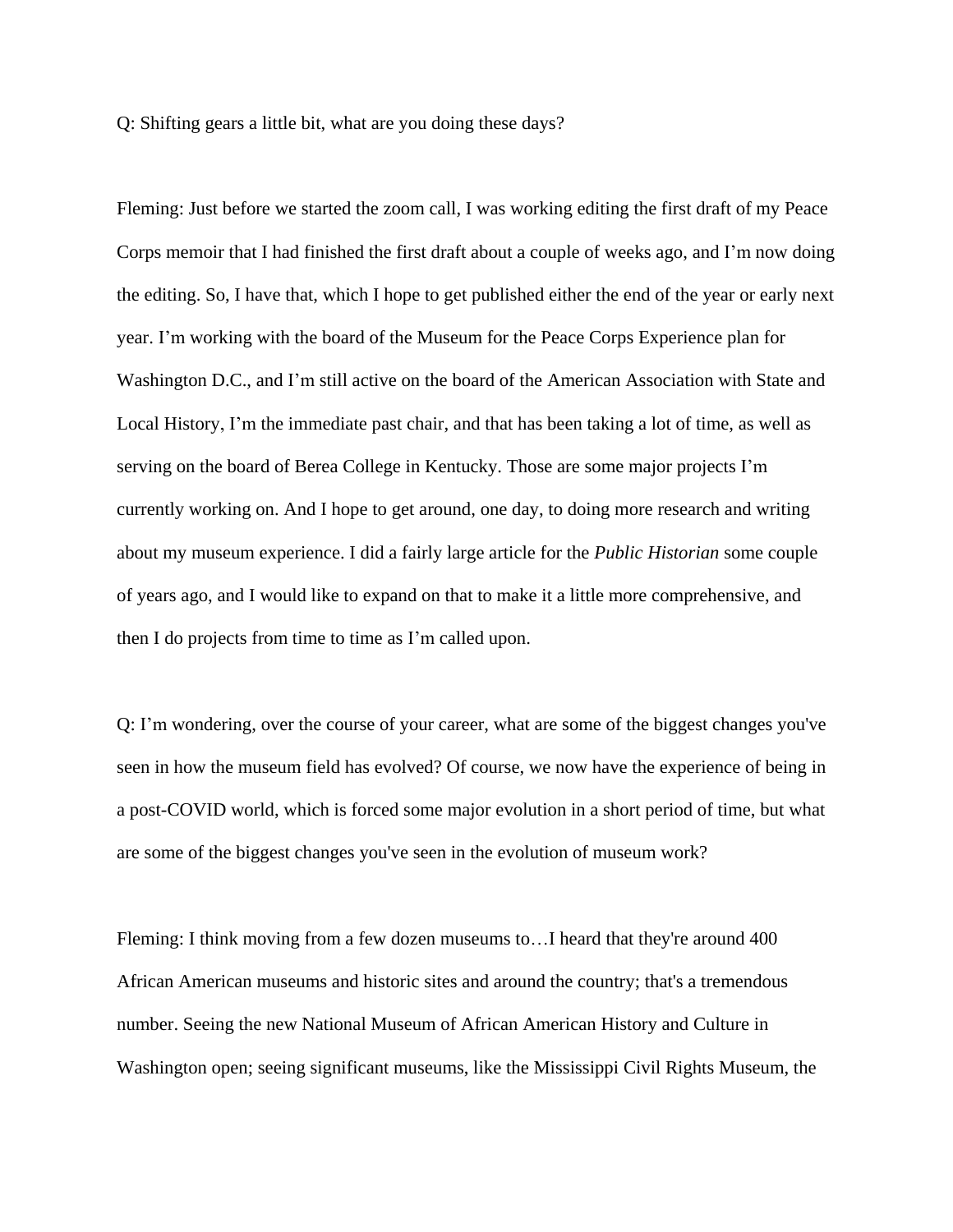Maryland African American Museum…these museums are large, substantial, they are well done, they are well run, and it's a long way from some of the storefronts that we called museums back in the '60s and '70s, and we're seeing more and more African Americans who are professionally trained. In some instances, I think that some of these museums are more integrated than mainstream museums, for example, the one in Washington certainly has a substantial number of non-African Americans working there. I think that we've made great progress in terms of the quality of exhibitions that are being produced. I think the greatest impact that anything has had on the museum movement, as well as American society generally, has been the Black Lives Matter movement. It has made organizations reassess, in terms of its commitment to equality and equity. You have a state, like the Alabama Department of Archives and History that issued a statement, not only in support of the Black Lives Matter movement, but a statement outlining its role in terms of perpetuating segregation, perpetuating inequality through its own state actions, and I think that's unprecedented. Other thing is the removal of Confederate statues and monuments and the latest one being the Robert E. Lee. I never in my lifetime thought I would see the Robert E. Lee statue, even after some of the other statues came down from Monument Row in Richmond, Robert E. Lee's remained. I never could understand how this country could tolerate devoting monuments and statues to people who had betrayed the country. So I think that the Black Lives Matter movement has definitely had an impact and has contributed to the statues coming down and contributed to people really assessing just what role they have played and continue to play with perpetuating systemic discrimination. Back in the '80s and' 90s, when I served on such boards as the American Association of Museums, they were always willing to have token Black representation, and I think things have changed to the point where…take, for example, the American Association for State and Local History, I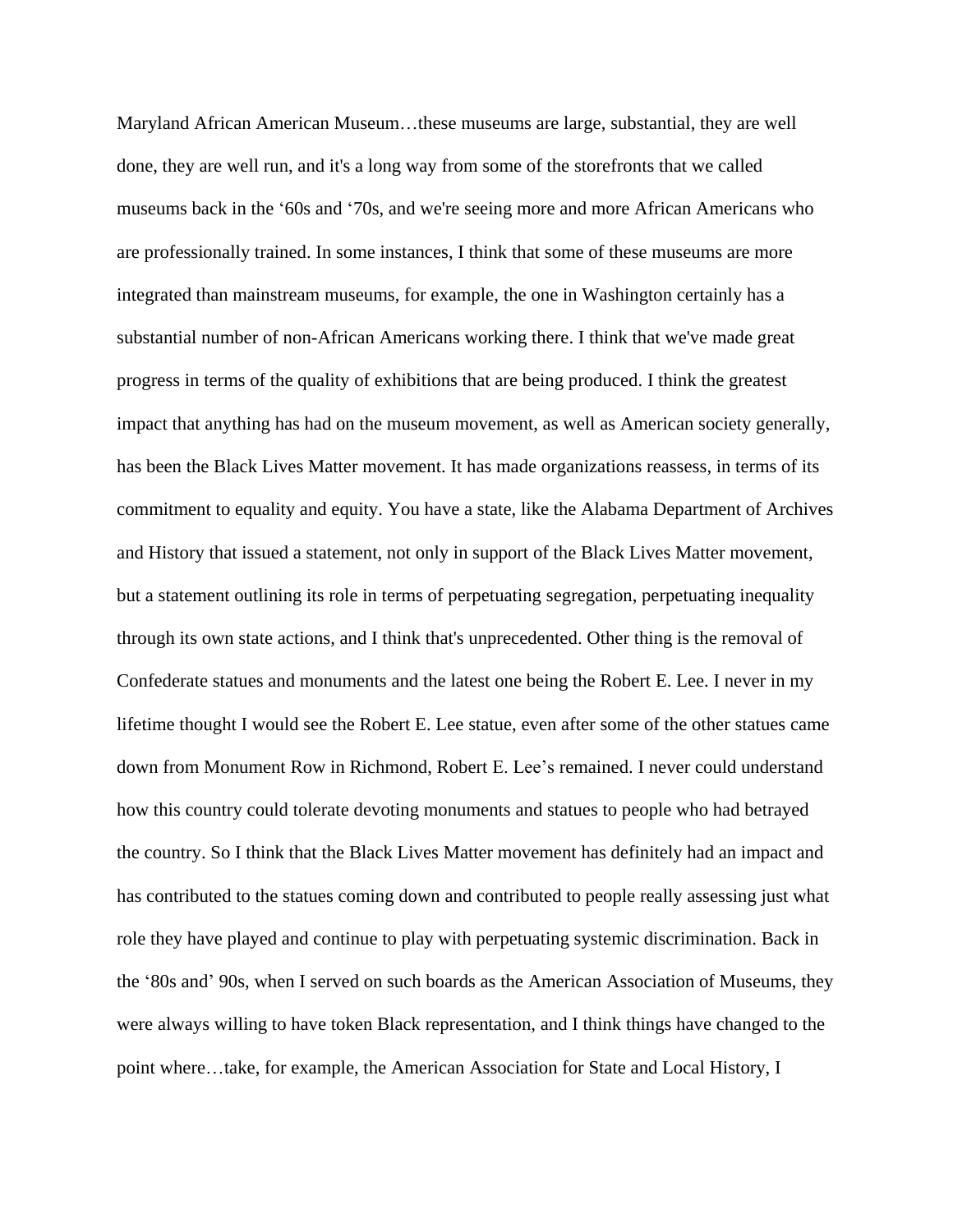became, several years ago, their first African American chair of the board and I think that some of the programs and projects initiated by state and local history, even before I came, are getting at some of the roots of the problems that the field has suffered from for a number of years, and trying to be much more comprehensive in terms of telling a more inclusive story for all Americans, not just Black and whites, but Asians, and Hispanics, and the like. I think that this, in spite of what we see in some of the Republican controlled legislatures, I think that this movement will continue, and I think it's one of the bright spots in American history today.

[00:49:17.00] Q: Last set of questions, and you've mentioned the Association of African American Museums, I'm just hoping you'll expand a little bit more on your relationship with that organization over the years and how you've seen it change and grow. And I don't know if you've heard the news, but we've just crossed 1,000 members in the Association of African American Museums this year.

Fleming: Yes, I think Vedet mentioned that to me. I've been working with her over the last five to six months, in terms of strengthening leadership of the Association. Initially, well, the association was formed in 1978. I came in the field in 1980 and immediately became a member, but faced severe hostility from the members because of the project that I was involved in in Ohio; the whole notion that we were going to develop a national African American museum was really attacked and I was attacked personally by members of the of the association and I remember that John Kennard, at a meeting, told the group that "why are you against this project?" Allegedly because they felt like we would siphon off all of the federal dollars into the Wilberforce project and that, later, was translated into opposition to the national D.C. museum.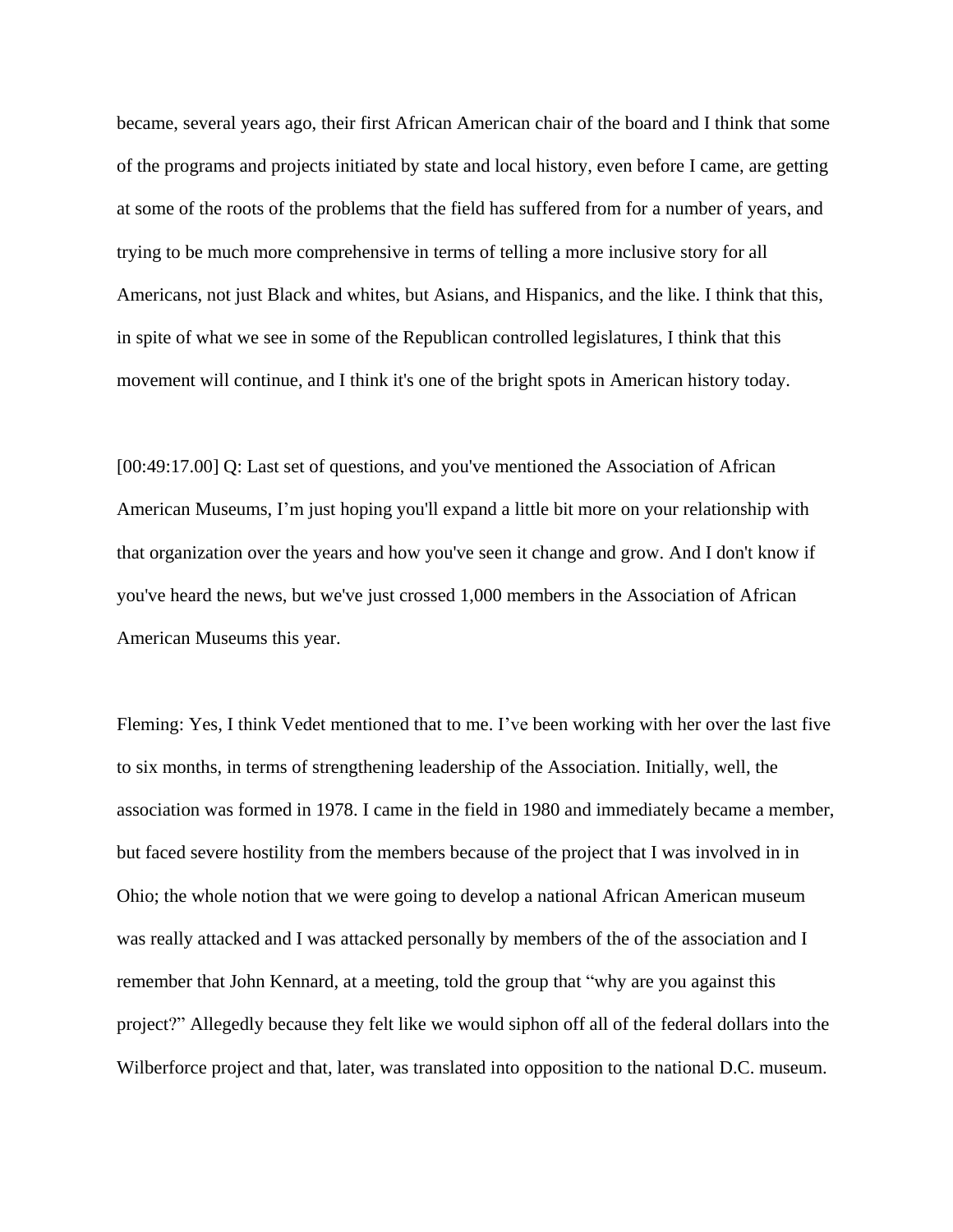But John noted, he asked the question "how many of you are now receiving federal dollars?" and the answer was none, so he said "well, they can't take away something that you don't have," and that he thought that any national museum would do a lot to support other museums around the country, and I think that that has turned out, in terms of the current National African American Museum, I think it's been very supportive of the association and other museums. AAMA was doing well in the 1980s and then ran into some difficulties toward the end of the decade. Poor leadership, poor management, lost the executive director Joy Ford Austin, who was our first executive director. There was an effort to move the 1990 meeting from Dallas to Washington and that nearly destroyed the association, but I insisted that Perry Robinson had made a commitment to host the convention in Dallas and I was against moving it to Washington, even if they got Colin Powell to be the keynote speaker, which was the rationale for keeping it in D.C., which didn't make sense to me. We had the meeting in Dallas and the president resigned, so there we were as a national organization with no executive director, no president, and we felt like, unless action was taken before the end of the meeting, that the whole association would just collapse, and we were meeting around the clock trying to come up with a solution and I remember early one morning, around 2:00, I said "well I'm through for the night, I'm going to bed." And when I got up the next morning, I was greeted by "hello, Mr. president." They had elected me, by consensus, to be the new President and then voted to move the organization's headquarters to Wilberforce and that lasted for seven years. The Internal Revenue was claiming back taxes owed by the association, people were having their checks garnished, and that was a serious threat to the association. I had a friend who was an accountant who had connections to a legal firm, and based on that advice, they suggested that we dissolve the association, dissolve AAMA, and reconstitute it as the AAAM, which is the current name,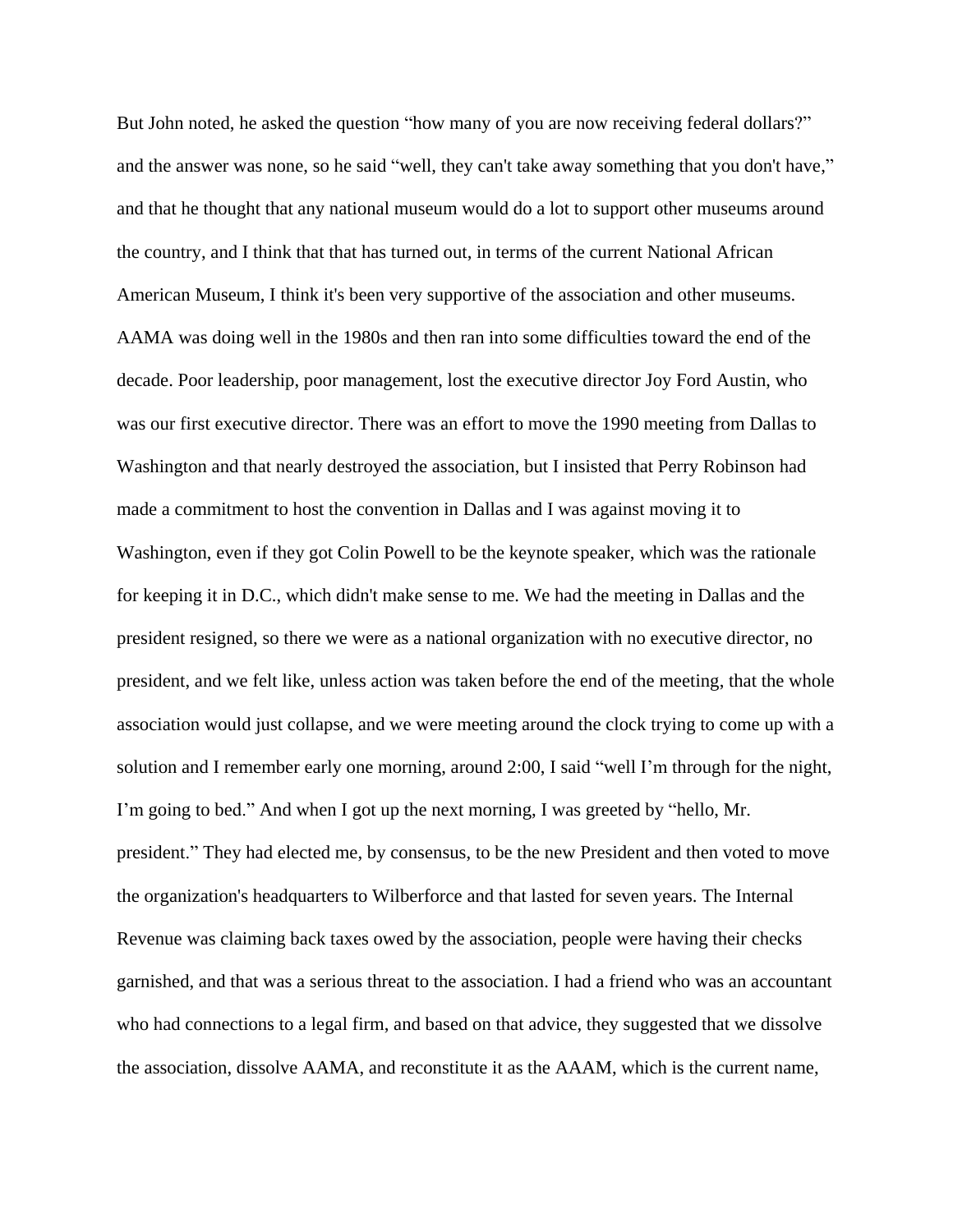and interesting enough, we did that, that got the Federal Government off our backs, and we were able to start afresh without having the burden of owing some \$90,000 plus and interesting enough, very few people knew that we had even changed the name. The name was so similar that it really went unnoticed, and we were able to, over that seven year period, when it was in Wilberforce, we were able to begin having successful conferences, raising money, and in... I think it was 1997…I said, well, I need to step down as president, and people wanted to elect me to another two-year term, and my position was that if I had not, if we had not strengthened the organization so they could operate without me being as head, then what I had done over the last seven years was going to be a failure. So, they did elect a new president and, eventually, you know, we had staff, and eventually the offices were moved from Wilberforce back to D.C. and, as you know, the rest is history. But that was a very critical period in the association's history, and I think many organizations get into financial difficulty that nearly destroy them, but we were able to save the association. We weren't able to get funding from NEH, NEA, and ILMS because we had taken the money and had not have fulfilled the agreement to carry out those projects. I remember Rowena Stewart and I were writing newsletters so that we would have some evidence that we had continued the newsletters and we were struggling to put together final reports for these grants that we had received…and I will say that I think that those federal agencies leaned over backwards in order to help us out and we were able to get those reports done and to be in a position where we could apply for additional funding. So, I think that today the association is stronger than it's ever been. It has excellent leadership on the board, an excellent executive director doing fantastic programs, I can't wait to get back to live, on site conferences. I think that one of the reasons why I felt like the association was so important was during its early years, it was like a refuge for those of us who were working in mainstream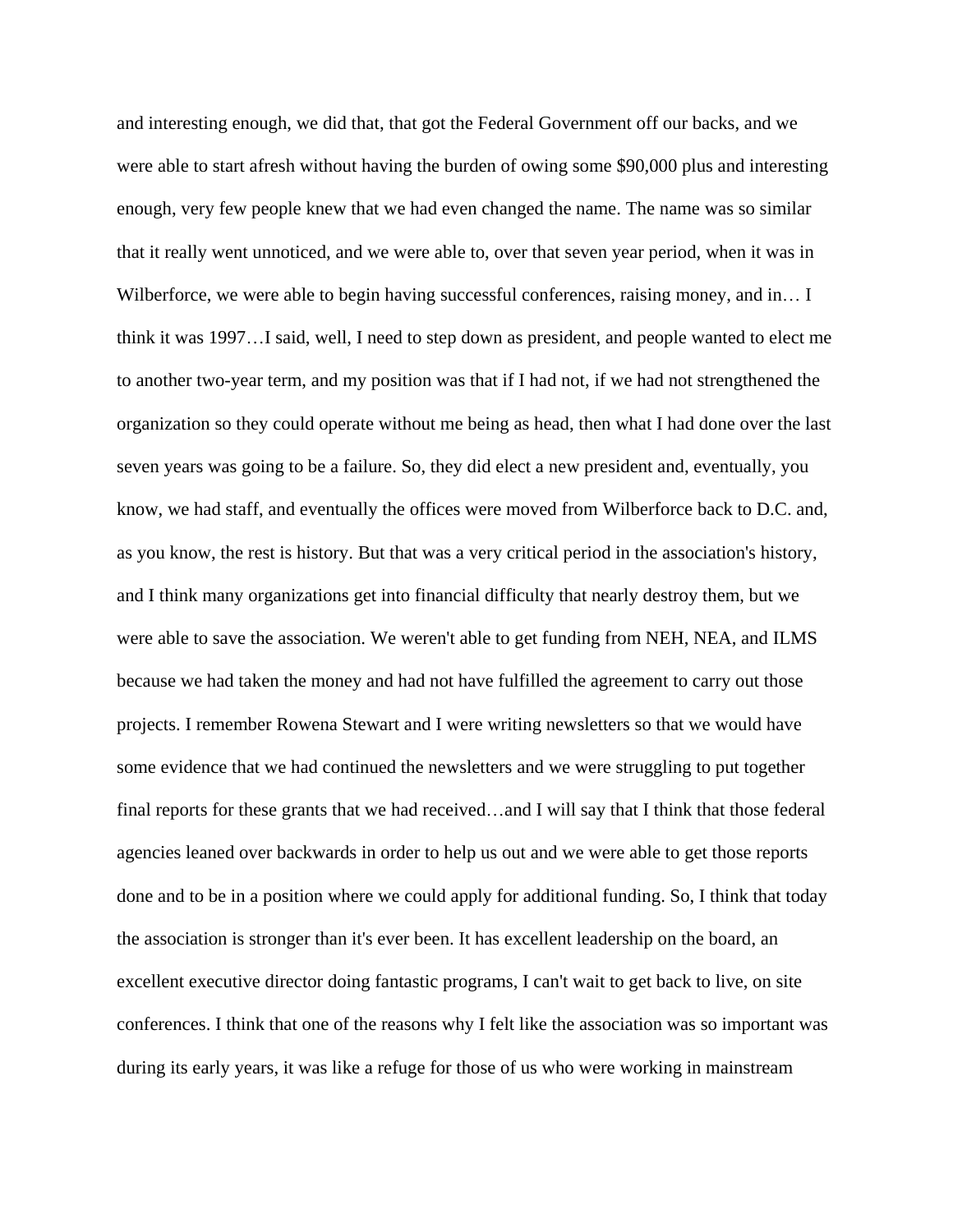museums and other museums. We're able to get together to have fellowships, camaraderie, a place, and time to be refreshed to go out and fight the good fight for another year, and I think that's something that the association has done. It's an intangible thing that people may not appreciate, or even realize, but it has been very important in terms of supporting individuals in in the field.

Q: What is your vision for the future of the field now?

Fleming: I would like to see something that I suggested when I was on the board of the American Association of Museums, that mainstream museums, and at the time I suggested curators that they train…if the largest museums would train one African American curator, it could double or triple the number in the field, but that could go across the board: educators directors, etc. Major museums could do this without having a strain on their budget or anything like that and to increase the number of professionals in the field. I think that's still greatly needed, and especially now that mainstream museums are hiring African Americans and Latinos and others; often times, we see that they take professionals from African American museums who have been trained or had on the job training and they remove them from these Black museums and become part of the mainstream, leaving the museums that have less resources to sort of cope on their own, and I think that this is something that they can do for the field, these mainstream museums. And I think that we're going to see more integration of minorities in mainstream museums and we're going to see more majority people working in African American museums, and I think that's going to be a good thing. And I personally would like to see more cooperation between Black museums and majority white museums, and I think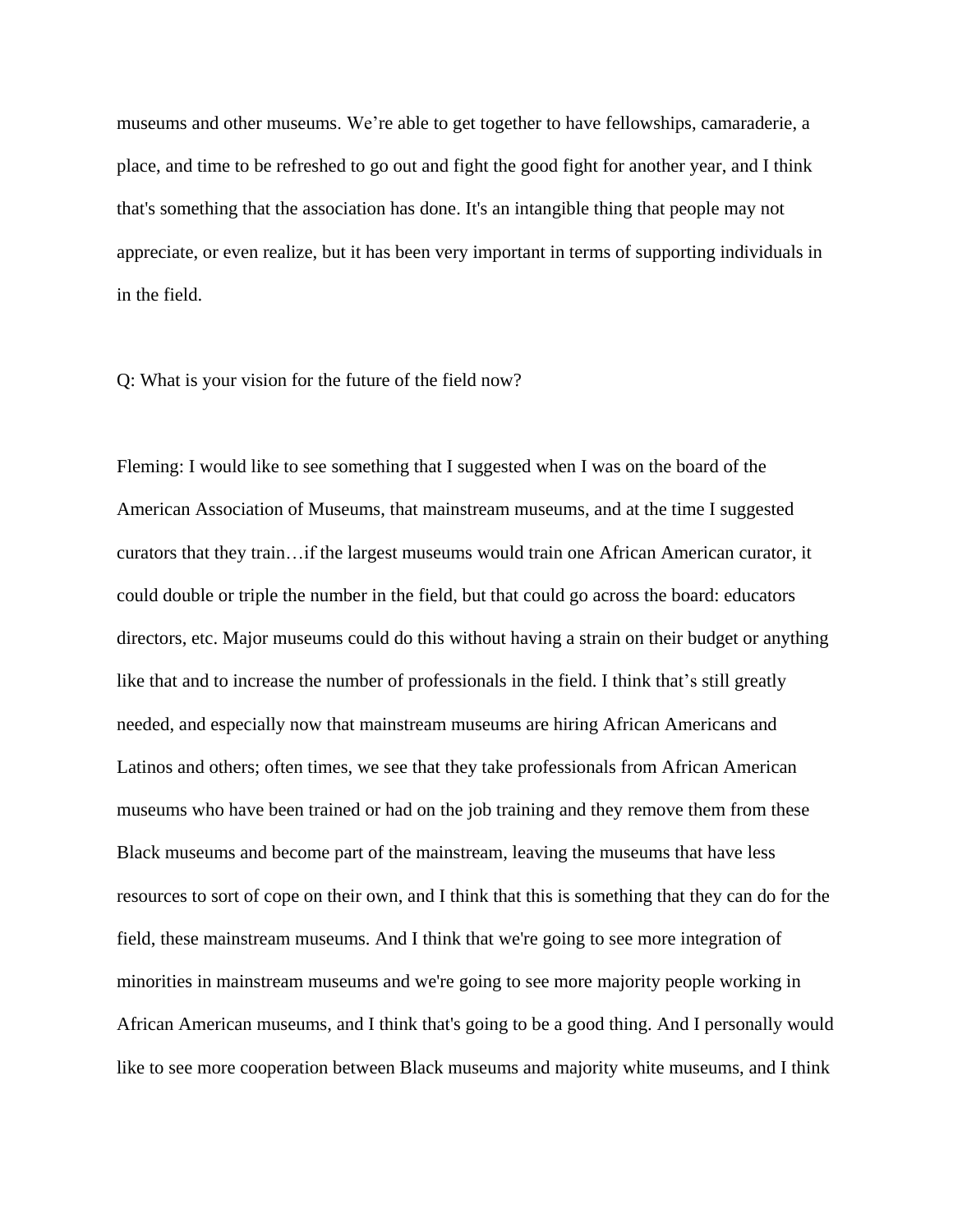that the 250th anniversary of the nation is an opportunity to do that. I know that it's being promoted by NEH, and that the American Association with State and Local History is taking the leadership and providing some guidelines for the types of programs and projects that can be initiated, and especially partnerships between various museums, and I think that this would do a great service to the country and would certainly help all types of institutions to develop cooperative programming around the 250th anniversary.

[01:02:59.00] Q: So great segue into my very last question: recommendations, closing comments for people who want to enter into this work, and I will note that my students this semester are reading your article in the *Public Historian*, so this will pair nicely with the students who were in my Introduction to Museums class. So recommendations for people want to enter this work and closing comments?

Fleming: Well, I think that museum work is very, very satisfying. Developing exhibitions and developing museums, all of these things began as an idea, and the whole notion that you can take an idea and, over a few years, turn that idea into three-dimensional form is… it's really gratifying. I initially entered the history field thinking that I would be a history professor, and I would have my summers to travel and do research and the like, but I have no regrets in terms of the work that I've done. I don't think that I could have had a more gratifying career. I would say that, often times, I found that I'm working seven days a week, and ten, twelve hours a day, but it didn't seem to matter because I was always doing something that I loved and enjoyed. And I would see a number of people who would enter the museum profession…I know a couple of museum directors who started off as being lawyers and did not find the law profession very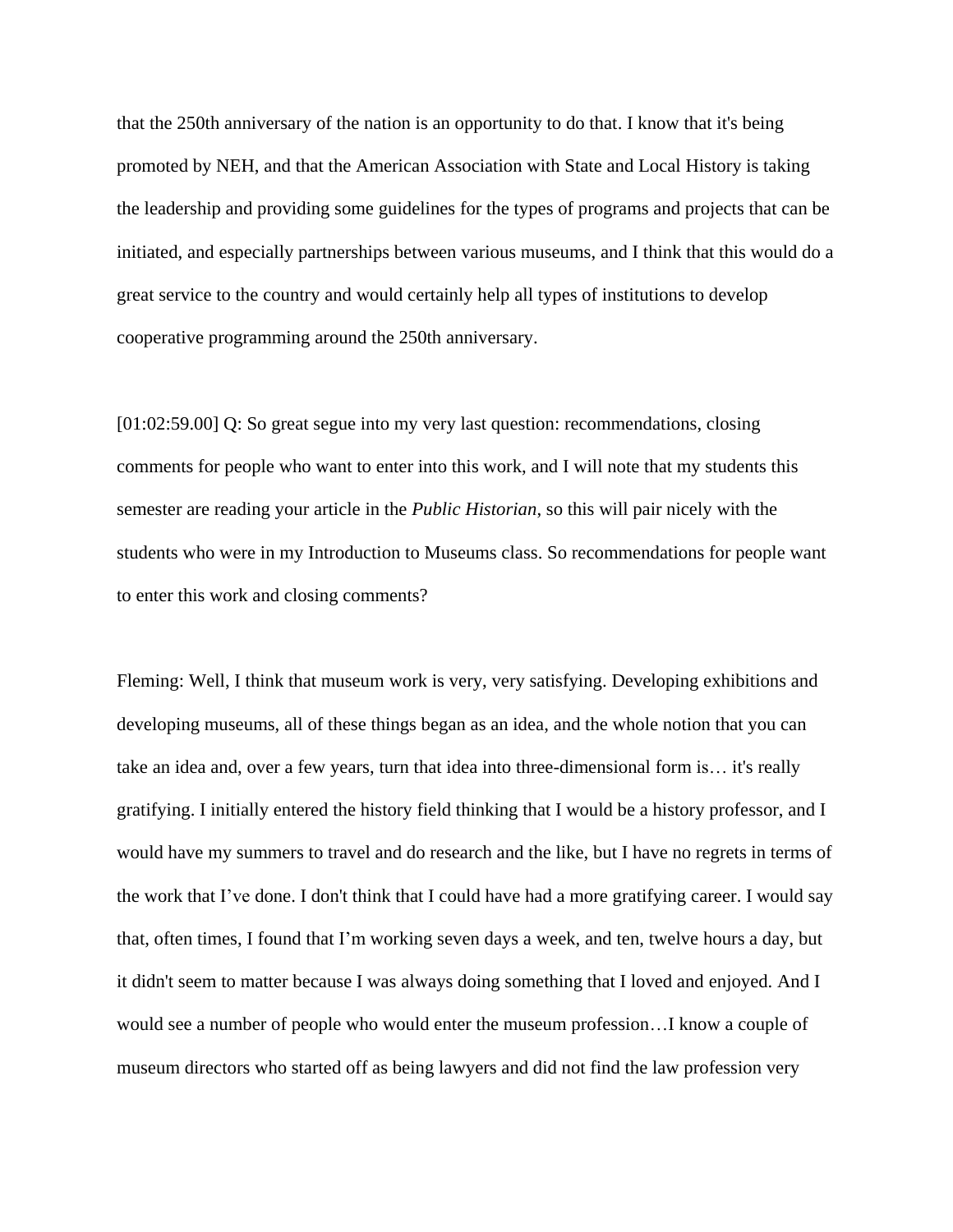gratifying, and gave up their career and large salaries to work in the museum profession. You're never going to get rich, but you would have an experience that you could not get in any other field, so I think that I like the idea of young professionals being exposed to museum work, especially through museum studies programs. When I was college aged, I had visited museums, but if you had asked me to name more than three types of jobs in a museum, I would be hard pressed to do so. I suppose director, maybe I knew about a curator, and a janitor, but I didn't know what other opportunities there were. And when I was head of the Cincinnati Museum Center, we had a science program that was first rate, and we had a number of paleontologists who would go out to Montana to a dinosaur dig that we had leased from the federal government, the dinosaurs were 60 million years old and I was invited by a scientist to join the group one summer, and I cannot tell you how elated I was in uncovering a dinosaur claw. I mean, it was just fantastic, and I think that if I had come along at a time when things weren't so segregated, I think about the opportunities that I could have, the fields that I could have gone into that would have been very gratifying. But I don't regret going into the museum field as a director and I think that I've made a small impact on the field - I hope that I have. In terms of the future, to the extent that I can mentor or encourage younger people to go into the field, I certainly plan to do so. I indicated to Vedet that I thought it would be good if the association could match senior people in the field, especially those of us either retired or going into retirement, with our younger colleagues so that they could meet on a regular basis, either at their institutions or where we're located. I think it would do a lot to help pass on knowledge that we've gained over the years to the next generation that's coming up.